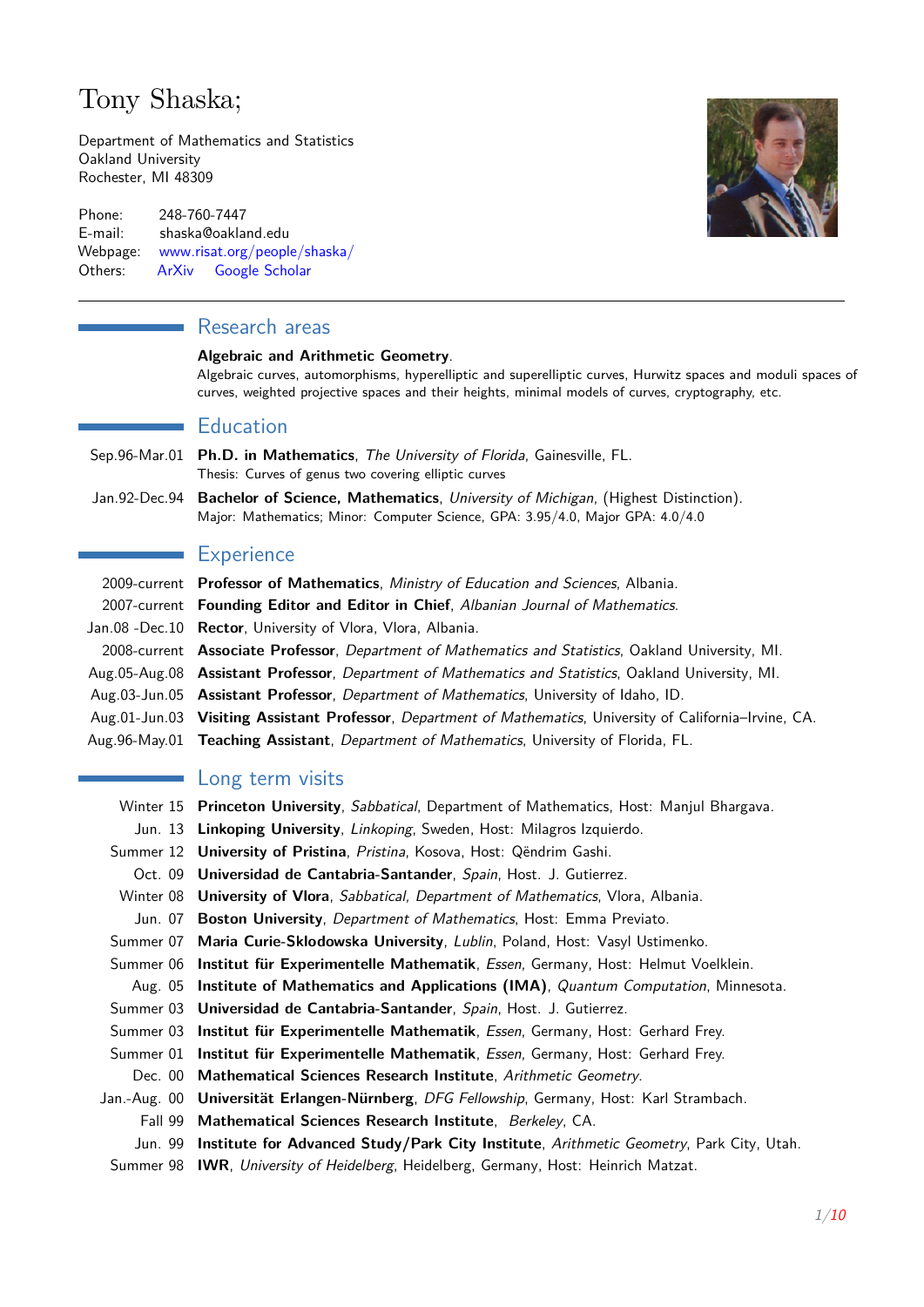# Awards and Grants

- **Nato Advanced Study Institute**, Hyperelliptic Curve Cryptography, ISEG. EAP.ASI 984724.
- **National Security Agency**, Conference Grant, NSA # H982301210275.
- 2007-10 **National Science Foundation**, REU, Oakland University, Co-PI.
	- **Nato Advanced Study Institute**, New challenges in digital communications, ICS.EAP.ASI 982903.
	- **National Science Foundation**, Applications of Computer Algebra, Oakland University.
	- **National Security Agency**, Computational Aspects of Algebraic Curves, Univ. of Idaho.
	- **National Science Foundation**, NSF-Epscor S0-511, University of Idaho, NSF.
	- **Deutsche Forschungsgemeinschaft**, Friedrich-Alexander-Universität Erlangen-Nürnberg.
	- **Threadgill Dissertation Award**, Department of Mathematics, University of Florida, Gainesville, FL.
- Dec. 1994 Graduated with Highest Distinction, University of Michigan

### **Editorial**

2007-present **Founding Editor and Editor in Chief**, [Albanian Journal of Mathematics](http://albanian-j-math.com).

#### Editor for volume proceedings

- **[Abelian varieties and number theory](http://bookstore.ams.org/CONM)**, Contemporary Mathematics, Celebration of Gerhard Frey's 75th birthday, (AMS),, Moshe Jarden, Tony Shaska (Eds.).
- **[Integrable systems and Algebraic Geometry](https://www.cambridge.org/core/books/integrable-systems-and-algebraic-geometry/57226F2097722B1732C4DBFA2034DCC9)**, Volume 1, Cambridge University Press, ISBN: , Ron Donagi and Tony Shaska (Eds.).
- **[Integrable systems and Algebraic Geometry](https://www.cambridge.org/core/books/integrable-systems-and-algebraic-geometry/2ED81E9C0BB523DA71DB60195EE360C6)**, Volume II, Cambridge University Press, ISBN: , Ron Donagi and Tony Shaska (Eds.).
- **[Algebraic curves and their applications](http://bookstore.ams.org/CONM)**, Contemporary Mathematics, Volume: 724; 19; 344 pp; Softcover MSC: Primary 11; 14; Print ISBN: 978-1-4704-4247-7, L. Beshaj, T. Shaska (Eds.).
- **[Higher Genus Curves in Mathematical Physics and Arithmetic Geometry](https://bookstore.ams.org/conm-703/)**, Contemporary Mathematics, (703), 18. vii+222 pp. ISBN: 978-1-4704-2856-3, A. Malmendier, T. Shaska (Eds.).
- **[Advances on superelliptic curves and their applications](http://www.iospress.nl/book/advances-on-superelliptic-curves-and-their-applications-2/)**, NATO Science for Peace and Security Series - D: Information and Communication Security, Vol 41. 15, L. Beshaj, T. Shaska, E. Zhupa.
- **[Algebraic Aspects of Digital Communications](http://ebooks.iospress.nl/volume/algebraic-aspects-of-digital-communications)**, NATO Science for Peace and Security Series, D: Information and Communication Security, Vol. 24. 09. viii+285 pp, T. Shaska (Ed).
- **[Advances in coding theory and cryptology](http://www.worldscientific.com/worldscibooks/10.1142/6464)** , Series: Coding Theory and Cryptography, Vol. 3, World Scientific Publishing, xii+256 pp, W. C. Huffman, D. Joyner, T. Shaska, V. Ustimenko (Eds).
- **[Computational aspects of algebraic curves](http://www.worldscientific.com/worldscibooks/10.1142/5916)**, Lecture Notes in Computing Series, World Scientific, vol. 13, (05), 288pp, ISBN 981-256-459-4, T. Shaska (Ed).
- **[Progress in Galois Theory](http://www.springer.com/mathematics/algebra/book/978-0-387-23533-2)**, Proceedings of J. Thompson's 70-th birthday, Springer Series: Developments in Mathematics, Vol. 12, 168 pp, H. Völklein, T. Shaska (Eds.).

Editor for special issues of journals

- **[Special issue in memory of Kay Magaard](http://www.albanian-j-math.com)** , Albanian J. Math. (2018).
- **[Computational algebraic geometry and its applications](http://link.springer.com/journal/200/24/5/page/1)**, Appl. Algebra Engrg. Comm. Comput. Vol. 24, 1-98, 13..
- **[Computational Algebraic Geometry](http://www.sciencedirect.com/science/journal/07477171/57)**, J. Symbolic Comp. Vol. 57, Oct. 13, 1-78.
- **[Applications of Computer Algebra](http://albanian-j-math.com/vol-4.html)**, Albanian J. Math. Vol 4, No 4, (10).
- **[New challenges in digital communications](https://sites.google.com/site/albjmath/archives/sp-08)**, Albanian J. Math., Vol 2, No 3, (08).
- **[Computational Algebraic Geometry](https://sites.google.com/site/albjmath/archives/sp-07)**, Albanian J. Math., Vol 1., No 4, (07)..
- **[Coding theory and cryptography](http://www.oakland.edu/~shaska)**, Serdica J. Comput., Vol. I, No. 2, 07.

### **Books**

• **From hyperelliptic to superelliptic curves**, (in preparation), 21.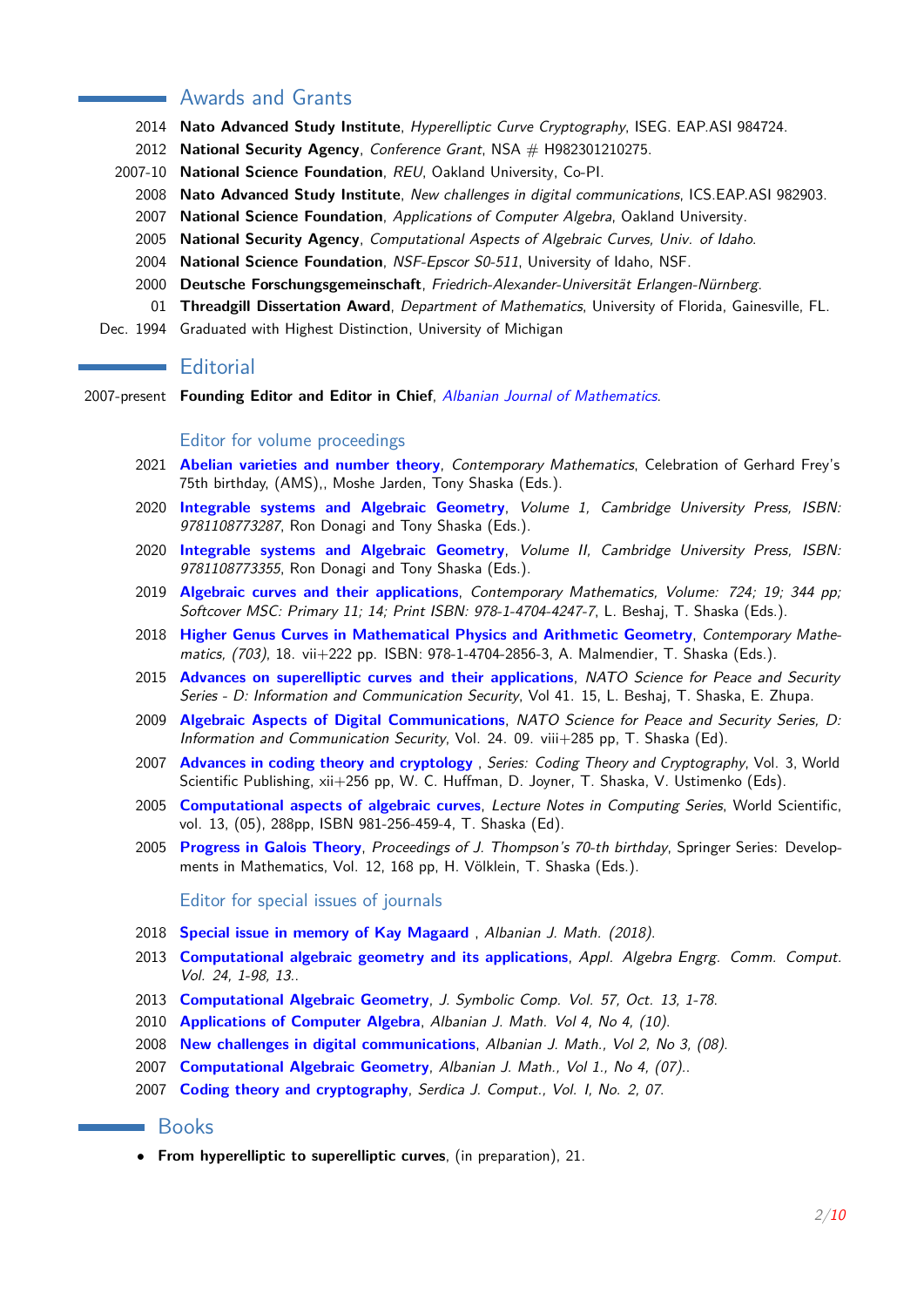### **Example 2** Papers

#### Journal articles

- 39. Ethan Cotterill, Ignacio Darago, Cristhian Garay López, Changho Han, Tony Shaska; [Arithmetic inflection of](https://arxiv.org/abs/2110.04813) [superelliptic curves,](https://arxiv.org/abs/2110.04813) Michigan Math. (submitted)
- 38. A. Clingher, A. Malmendier, T. Shaska; [Geometry of Prym varieties for special bielliptic curves of genus three and](https://www.intlpress.com/site/pub/pages/journals/items/pamq/_home/acceptedpapers/index.php) [five,](https://www.intlpress.com/site/pub/pages/journals/items/pamq/_home/acceptedpapers/index.php) Pure and Applied Mathematics Quarterly, 2022. (to appear)
- 37. A. Clingher, A. Malmendier, T. Shaska; [On isogenies among certain Abelian varieties,](https://projecteuclid.org/euclid.mmj/1608692431) Michigan Math. 2022, (to appear)
- 36. A. Obus, T. Shaska; [Superelliptic curves with many automorphisms and CM Jacobians,](https://doi.org/10.1090/mcom/3639) Math. Comp., **90**, (2021), 332, 2951–2975.
- 35. A. Elezi, T. Shaska; [Reduction of binary forms via the hyperbolic centroid,](https://arxiv.org/abs/1705.02618) Lobachevskii J. Math. **42**, (2021), 1, 84–95.
- 34. L. Beshaj, A. Elezi, T. Shaska[;Isogenous components of Jacobian surfaces,](https://link.springer.com/article/10.1007/s40879-019-00375-y) Eur. J. Math. **6**, (2020), no. 4, 1276–1302.
- 33. L. Beshaj, J. Gutierrez, T. Shaska; [Weighted greatest common divisors and weighted heights,](https://www.sciencedirect.com/science/article/abs/pii/S0022314X20300202) J. Number Theory, 213 (2020), 319-346.
- 32. A. Clingher, A. Malmendier, T. Shaska; [Six line configurations and string dualities,](https://link.springer.com/article/10.1007/s00220-019-03372-0) Commun. Math. Phys., (2019) 371: 159–196.
- 31. A. Malmendier, T. Shaska; [From hyperelliptic to superelliptic curves,](http://albanian-j-math.com/archives/2019-03.pdf) Albanian J. Math., **13**, (2019), No. 1. pg. 107-200.
- 30. Shuichi Otake, Tony Shaska; [Some remarks on the non-real roots of polynomials,](https://doi.org/10.4067/S0719-0646180000067) Cubo, (2019), 67-93. 18, no. 1, 33-35.
- 29. Gerhard Hiss, Tony Shaska; [Kay Magaard \(1962–2018\),](http://albanian-j-math.com/archives/18-05.pdf) Special issue in honor of Kay Magaard, Albanian J. Math. Vol. 12 2018, no. 1, 33-35.
- 28. A. Malmendier, T. Shaska; [A universal pair of genus-two curves from Siegel modular forms,](https://www.emis.de/journals/SIGMA/17/089/) SIGMA. Symmetry, Integrability and Geometry. Methods and Applications 13, (2017), 089, 17 pages
- 27. A. Malmendier, T. Shaska; [The Satake sextic in](https://arxiv.org/abs/1609.04341) *F*-theory, Journal of Geometry and Physics vol. 120, (2017), 290-305
- 26. T. Shaska, C. Shor [2-Weierstrass points of genus 3 hyperelliptic curves with extra automorphisms,](http://arxiv.org/abs/1307.8177) Comm. in Algebra 45 (2017), no. 5, 1879 - 1892.
- 25. T. Shaska; [Genus two curves with many elliptic subcovers,](http://arxiv.org/abs/1209.0434) Comm. in Algebra 44 (2016), Nr. 10, 4450-4466
- 24. T. Shaska, C. Shor [Theta functions and complete weight enumerators for codes over imaginary quadratic fields,](http://link.springer.com/article/10.1007/s10623-014-9943-7) Des. Codes Cryptogr. vol 76, 2015, 217-235
- 23. T. Shaska, F. Thompson [Bielliptic curves of genus 3 in the hyperelliptic moduli,](http://link.springer.com/article/10.1007/s00200-013-0209-9) Appl. Algebra Engrg. Comm. Comput. Volume 24, 2013, 387-412
- 22. T. Shaska; [Some remarks on the hyperelliptic moduli of genus 3,](http://www.tandfonline.com/doi/abs/10.1080/00927872.13.791305#.VIdEaKTF9hw) Communications in Algebra 42 (9), 2014, 4110–4130
- 21. A. Elezi, T. Shaska; [Quantum codes from superelliptic curves,](http://journals.aulonapress.com/index.php/ajm/article/view/440) Albanian J. Math. Vol. 5. Nr. 4, 2011, pg. 175–191
- 20. L. Beshaj, V. Hoxhaj, T. Shaska; [On superelliptic curves of level](https://docs.google.com/viewer?a=v&pid=sites&srcid=ZGVmYXVsdGRvbWFpbnxhbGJqbWF0aHxneDozZjExY2ZkYTE3Njk2NGE4) *n* and their quotients, Albanian J. Math., Vol. 5. Nr. 3, pg. 115-138, 2011
- 19. T. Shaska, C. Shor, G. Wijesiri Codes over rings of size  $p^2$  [and lattices over imaginary quadratic fields,](http://www.sciencedirect.com/science/article/pii/S1071579710000158) Finite Fields Appl. 16 (2010), no. 2, 75–87
- 18. K. Magaard, T. Shaska, H. Voelklein [Genus 2 curves that admit a degree 5 map to an elliptic curve,](http://www.degruyter.com/view/j/form.09.21.issue-3/forum.09.027/forum.09.027.xml) Forum Math. 21, (2009), no. 3, 547–566
- 17. T. Shaska, V. Ustimenko [On the homogeneous algebraic graphs of large girth and their applications,](http://www.sciencedirect.com/science/article/pii/S0024379508004126) Linear Algebra Appl. 430 (2009), no. 7, 1826–1837
- 16. T. Shaska, V. Ustimenko [On some applications of graphs to cryptography and turbocoding,](https://docs.google.com/viewer?a=v&pid=sites&srcid=ZGVmYXVsdGRvbWFpbnxhbGJqbWF0aHxneDoyZDA0YWQ1ZmU5ZmQxMjgz) Albanian J. Math., Vol 2, Nr. 3, 2008, 249 – 255.
- 15. N. Pjero, M. Ramosaco, T. Shaska; [Degree even coverings of elliptic curves by genus two curves,](https://files.oakland.edu/users/shaska/web/papers/sh-08-4.pdf) Albanian J. Math. vol. 2. Nr. 3, 2008, 241-248
- 14. T. Shaska; [Quantum codes from algebraic curves with automorphisms,](https://files.oakland.edu/users/shaska/web/papers/sh-07-5.pdf) Condensed Matter Physics Vol. 11, 2008, No 2 (54), 383-396.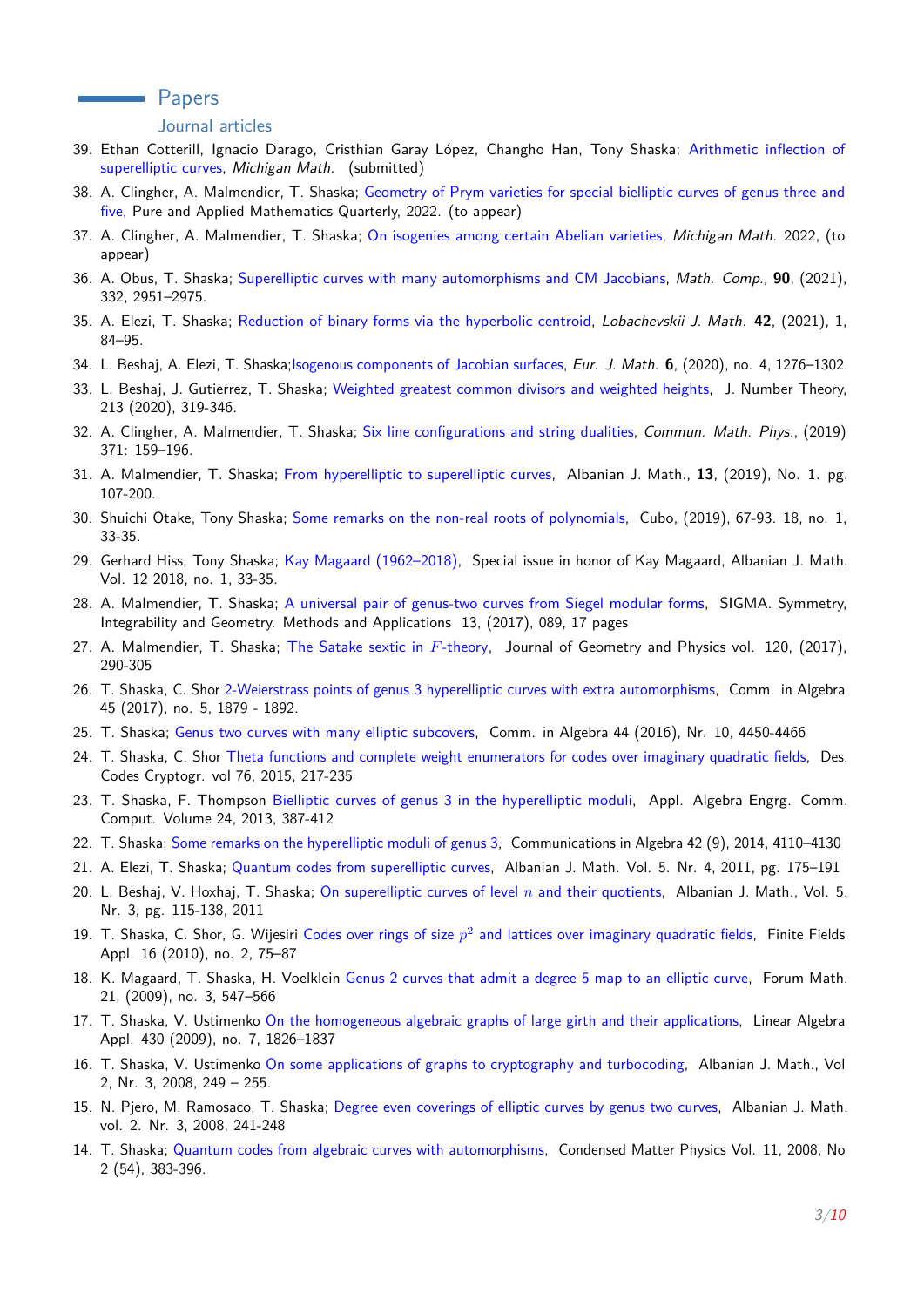- 13. T. Shaska, R. Sanjeewa [Determining equations of families of cyclic curves,](http://journals.aulonapress.com/index.php/ajm/article/view/53) Albanian J. Math. Vol 2, Nr. 3, 2008, 199-213
- 12. T. Shaska, G. Wijesiri, S. Wolf, S. Woodland [Degree four coverings of elliptic curves by genus two curves,](http://arxiv.org/abs/1301.4596) Albanian J. Math. vol. 2. Nr. 4. 2008, 307-318
- 11. T. Shaska, G. Wijesiri [Codes over rings of size four, Hermitian lattices, and corresponding theta functions,](http://www.ams.org/journals/proc/08-136-03/S0002-9939-07-09152-6/) Proc. Amer.Math. Soc. 136 (2008), no.3, 849-857
- 10. E. Previato, T. Shaska, G. Wijesiri [Thetanulls of cyclic curves of small genus,](https://files.oakland.edu/users/shaska/web/papers/sh-07-3.pdf) Albanian J. Math. vol. 1, Nr. 4, 2007, 253-270
- 9. T. Shaska; [Some open problems in computational algebraic geometry,](https://files.oakland.edu/users/shaska/web/papers/sh-07-4.pdf) Albanian J. Math vol I, Nr. 3, 07, 297-319
- 8. T. Shaska, Q. Wang; [Automorphism groups of AG-codes based on](https://files.oakland.edu/users/shaska/web/papers/sh-06-1.pdf) *Cab* curves, Serdica J. Computing Vol.1, Nr. 1, 2007, 193-206
- 7. T. Shaska; [Hyperelliptic curves with reduced automorphism group](http://link.springer.com/article/10.1007%2Fs00200-006-0030-9) *A*5, Appl. Algebra Engrg. Comm. Comput. vol. 18, Nr. 1-2, 2007, pg. 3-20
- 6. T. Shaska; [Subvarieties of the hyperelliptic moduli determined by group actions,](http://arxiv.org/abs/1302.3974) Serdica Math. Journal No. 4, (2006), 355-374
- 5. J. Gutierrez, T. Shaska; [Hyperelliptic curves with extra involutions,](http://journals.cambridge.org/action/displayAbstract?fromPage=online&aid=6564888&fileId=S1461157000000917) LMS J. of Comp. Math. 8, (2005), 102-115.
- 4. T. Shaska[;Some special families of hyperelliptic curves,](http://www.worldscientific.com/doi/abs/10.1142/S0219498804000745) J. Algebra Appl. 3 (2004), no. 1, 75–89
- 3. T. Shaska; [Genus 2 fields with degree 3 elliptic subfields,](http://www.degruyter.com/view/j/form.04.16.issue-2/form.04.013/form.04.013.xml) Forum Math. 16 (2004), no. 2, 263–280
- 2. K. Magaard, T. Shaska, S. Shpectorov, H. Völklein; [The locus of curves with prescribed automorphism group,](https://files.oakland.edu/users/shaska/web/papers/sh-01-2.pdf) Communications in arithmetic fundamental groups (Kyoto, 99/01). Sūrikaisekikenkyūsho Kōkyūroku No. 1267 (2002), 112–141
- 1. T. Shaska; Curves of Genus 2 with (*n, n*)[-decomposable Jacobians,](http://www.sciencedirect.com/science/article/pii/S0747717101904390) Jour. Symb. Comp. vol.31, No.5, pg. 603-617, 2001

#### Conference Proceedings

- 26. T. Shaska; [Reduction of superelliptic Riemann surfaces](http://www.risat.org/A2G2/pdf/reduction.pdf) Contemporary Math., (2022)
- 25. G. Frey and T. Shaska; [Curves, Jacobians, and Cryptography](https://arxiv.org/abs/1807.05270) Contemporary Math. vol. 724, 19, pg. 279-345.
- 24. A. Broughton, A. Wootton, T. Shaska; [On automorphisms of algebraic curves](https://arxiv.org/abs/1807.02742) Contemporary Math. vol. 724, 19, pg. 175-212.
- 23. Shuichi Otake and Tony Shaska; [Bezoutians and the discriminant of a certain quadrinomials](https://arxiv.org/abs/1806.09008) Contemporary Math. vol. 724, 19, pg. 55-72.
- 22. J. Mandili and T. Shaska; [Heights on weighted projective spaces](https://arxiv.org/abs/1801.06250) Contemporary Math. vol. 724, 19, pg. 149-160.
- 21. R. Hidalgo and T. Shaska; [On the field of moduli of superelliptic curves](https://files.oakland.edu/users/shaska/web/papers/sh-16-1.pdf) Contemporary Math. vol. 703, 18, 49-64
- 20. L. Beshaj, R. Hidalgo, A. Malmendier, S. Kruk, S. Quispe, T. Shaska; [Rational points on the moduli space of genus](https://files.oakland.edu/users/shaska/web/papers/sh-16-5.pdf) [two](https://files.oakland.edu/users/shaska/web/papers/sh-16-5.pdf) Contemporary Math. vol. 703, 18, 87-120
- 19. D. Joyner and T. Shaska; [Self-inversive polynomials, curves, and codes](https://files.oakland.edu/users/shaska/web/papers/sh-16-3.pdf) Contemporary Math. vol. 703, 18, 197 218
- 18. L. Beshaj, A. Elezi, T. Shaska; [Theta functions of superelliptic curves](http://ebooks.iospress.nl/volumearticle/39738) Information security, coding theory and related combinatorics NATO Sci. Peace Secur. Ser. D Inf. Commun. Secur., 29, IOS, 15, 47–69
- 17. A. Elezi and T. Shaska; [Weight distributions, zeta functions and Riemann hypothesis for linear and algebraic geometry](http://ebooks.iospress.nl/volumearticle/39749) [codes](http://ebooks.iospress.nl/volumearticle/39749) Information security, coding theory and related combinatorics NATO Sci. Peace Secur. Ser. D Inf. Commun. Secur., 29, IOS, 15, 259–298
- 16. M. Izquierdo and T. Shaska; [Cyclic curves over the reals](http://ebooks.iospress.nl/volumearticle/39739) Information security, coding theory and related combinatorics, 59–98 NATO Sci. Peace Secur. Ser. D Inf. Commun. Secur., 39, IOS, Amsterdam, 15.
- 15. L. Beshaj and T. Shaska; [Heights on algebraic curves](http://arxiv.org/abs/1406.5659) Information security, coding theory and related combinatorics, 159–198 NATO Sci. Peace Secur. Ser. D Inf. Commun. Secur., 29, IOS, Amsterdam, 11.
- 14. L. Beshaj and T. Shaska; [Decomposition of some Jacobian varieties of dimension 3](http://link.springer.com/chapter/10.1007%2F978-3-319-13770-4_17) Artificial Intelligence and Symbolic Computation LNCS vol. 8884, 193-204
- 13. L. Beshaj, T. Shaska, C. Shor [On Jacobians of curves with superelliptic components](http://www.ams.org/books/conm/629/) Contemp. Math. vol. 29, 14, 1–14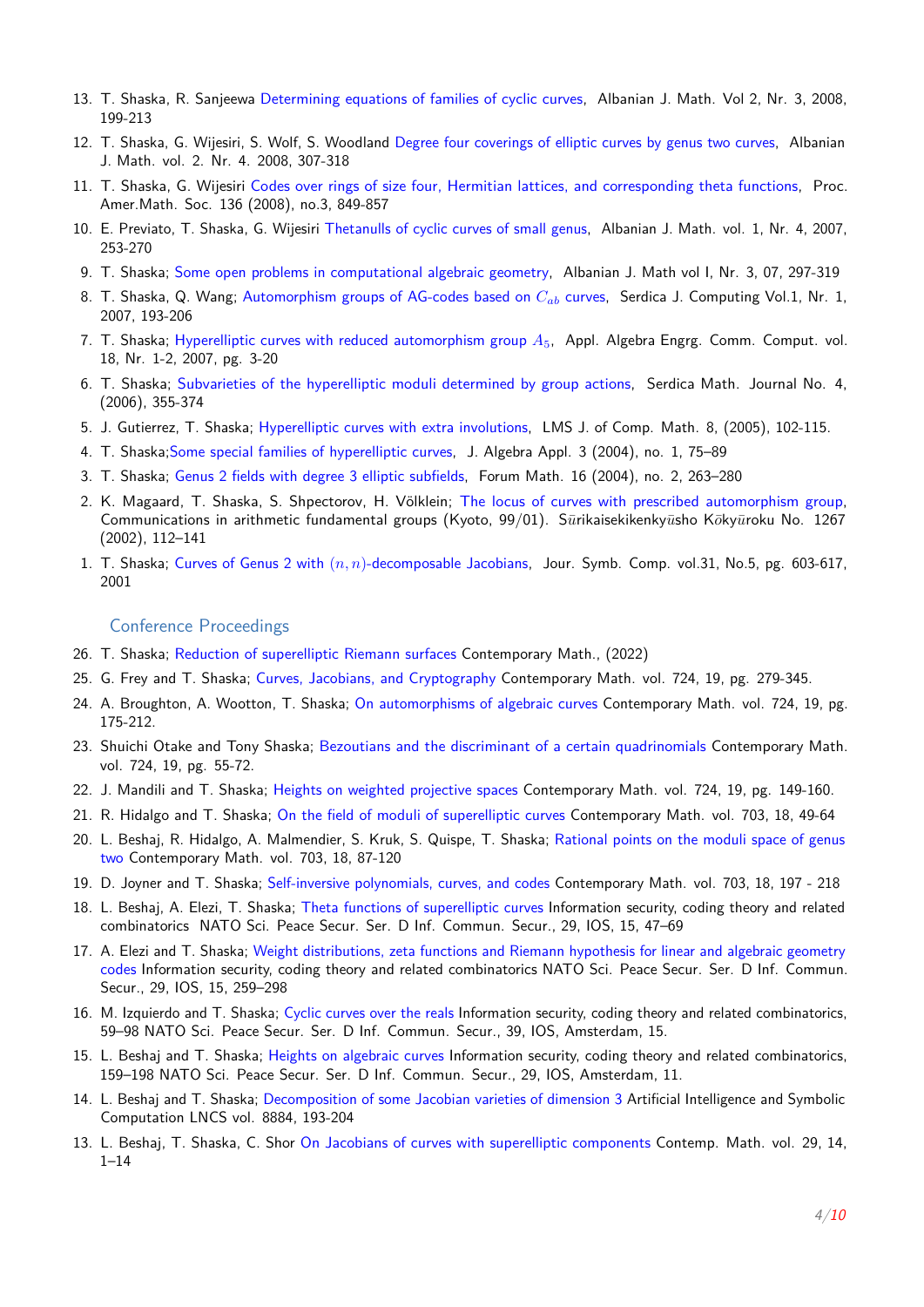- 12. L. Beshaj and T. Shaska; [The arithmetic of genus 2 curves](http://arxiv.org/abs/1209.0439) Information security, coding theory and related combinatorics 59–98, NATO Sci. Peace Secur. Ser. D Inf. Commun. Secur., 29, IOS, Amsterdam, 2011.
- 11. T. Shaska and G. Wijesiri [Theta functions and algebraic curves with automorphisms](https://files.oakland.edu/users/shaska/web/papers/sh-09-1.pdf) Algebraic aspects of digital communications, NATO Sci. Peace Secur. Ser. D Inf. Commun. Secur., 24 IOS, Amsterdam, 2009, 193 – 237
- 10. T. Shaska and C. Shor Codes over  $F_{n^2}$  and  $F_p \times F_p$ [, lattices, and theta functions](https://files.oakland.edu/users/shaska/web/papers/sh-06-3.pdf) Advances in Coding Theory and Cryptology vol 3. (2007), pg. 70-80
- 9. A. Bialostocki and T. Shaska; [Galois groups of prime degree polynomials with nonreal roots](https://arxiv.org/abs/math/0601397) Lect. Notes in Computing 13, 2005, 243–255
- 8. J. Gutierrez, T. Shaska, D. Sevilla [Hyperelliptic curves of genus 3 with prescribed automorphism groups](https://files.oakland.edu/users/shaska/web/papers/sh-05-3.pdf) Lect. Notes Comp. vol 13. (2005), 109–123
- 7. V. Krishnamoorthy, T. Shaska, H. Voelklein [Invariants of binary forms](http://link.springer.com/chapter/10.1007%2F0-387-23534-5_6) Dev. in Math. vol 12, pg.101-122, Springer, 05
- 6. T. Shaska; [Genus 2 curves covering elliptic curves: a computational approach](https://files.oakland.edu/users/shaska/web/papers/sh-04-2.pdf) Lect. Notes in Comp. vol 13. (2005), 205-231
- 5. T. Shaska; [Computational Aspects of Hyperelliptic Curves](https://files.oakland.edu/users/shaska/web/papers/sh-03-4.pdf) Computer Mathematics Lecture Notes Ser. Comput. 10, 248–257, World Sci. Publishing, River Edge, NJ.
- 4. T. Shaska and J. Thompson; [On the generic curve of genus 3](https://files.oakland.edu/users/shaska/web/papers/sh-03-1.pdf) Contemporary Math. vol. 369, pg. 233-244, (American Math. Soc.), 2005
- 3. T. Shaska and H. Voelklein; [Elliptic subfields and automorphisms of genus 2 function fields](http://link.springer.com/chapter/10.1007%2F978-3-642-18487-1_42) Algebra, arithmetic and geometry with applications Springer, 04, 703–723
- 2. T. Shaska; [Determining the automorphism group of a hyperelliptic curve](http://dl.acm.org/citation.cfm?doid=860854.860904) International Symposium on Symbolic and Algebraic Computation ISSAC 03, New York, 03, 248–254
- 1. T. Shaska; Genus 2 curves with (3*,* 3)[-split Jacobian and large automorphism group,](http://link.springer.com/chapter/10.1007%2F3-540-45455-1_17) Algorithmic number theory (Sydney, 2002) Lecture Notes in Comput. Sci., 2369, 205–218

### **Conferences Organized**

- Jan. 21 [Algebraic and Arithmetic Geometry,](http://www.risat.org/conf/arithmetic-2021.html) Joint Mathematics Meetings, Washington, DC, (with Marc Hindry)
- Mar. 20 [Cyber defense and cryptography in undergraduate education,](http://www.risat.org/conf/undergraduate.html) AMS Sectional Meeting, University of Virginia, Charlottesville, VA (cancelled)
- Mar. 20 [Curves, Jacobians, and Abelian Varieties,](http://www.risat.org/conf/virginia-20.html) University of Virginia, Charlottesville, VA. with A. Obus and P. Srinivasan (cancelled)
- Dec. 18 [Tirana Winter School in Algebraic Geometry,](https://sites.google.com/site/algcurves/conf/TWS18) Tiranë, Albania, Dec. 28-29, 18.
- Oct. 18 [From hyperelliptic to superelliptic curves,](https://sites.google.com/site/algcurves/conf/ann-arbor-18) Spring Central Sectional Meetings in University of Michigan, Meeting 1143. (with Yuri Zarhin and Nicola Tarasca)
- Aug. 18 [Algebraic Curves, Integrable Systems, Cryptography](http://physics.ukma.edu.ua/sci/aliscryp) (with Julia Bernatska and Victor Enolski), Kiev, Ukraine, Aug. 24-25, 18
- Mar. 18 [Arithmetic of Algebraic Curves,](https://sites.google.com/site/algcurves/conf/atlanta-17) Spring Central Sectional Meetings in Ohio State University, Meeting 1136. (with A. Elezi and M. Polak)
- Jan, 17 [Minimal integral models of algebraic curves,](https://sites.google.com/site/algcurves/conf/atlanta-17) AMS Joint Meeting, Jan. 17, Atlanta, GA.
- Nov. 16 [Varieties, their fibrations and automorphisms in mathematical physics and arithmetic geometry,](http://www.ams.org/meetings/sectional/2241_program_ss4.html) AMS Sectional Meeting, Nov. 16, Raleigh, NC.
- Jan. 16 [Special Session on Higher Genus Curves and Fibrations of Higher Genus Curves in Mathematical Physics](http://jointmathematicsmeetings.org/meetings/national/jmm16/2181_program_ss49.html) [and Arithmetic Geometry,](http://jointmathematicsmeetings.org/meetings/national/jmm16/2181_program_ss49.html) Joint Mathematics Meetings AMS & MAA, Washington State Convention Center, Seattle, WA, Jan. 6-9, 16
- Mar. 15 Special Session: Arithmetic of Hyperelliptic Curves, Michigan State University, East Lansing, MI.
- Aug. 14 [Nato Advanced Study Institute,](http://nato.risat.org) Arithmetic of Hyperelliptic Curves, Ohrid, Macedonia. T. Shaska, E. Zhupa
- Jul. 14 [Applications of Computer Algebra \(ACA 14\),](http://faculty.fordham.edu/rlewis/aca14/) Fordham University, New York. R. H. Lewis, T. Shaska;
	- 14 Co-organizer: Moduli spaces and arithmetic dynamics, Special Session, ACA 14, Fordham, New York, Jul. 9-12, 14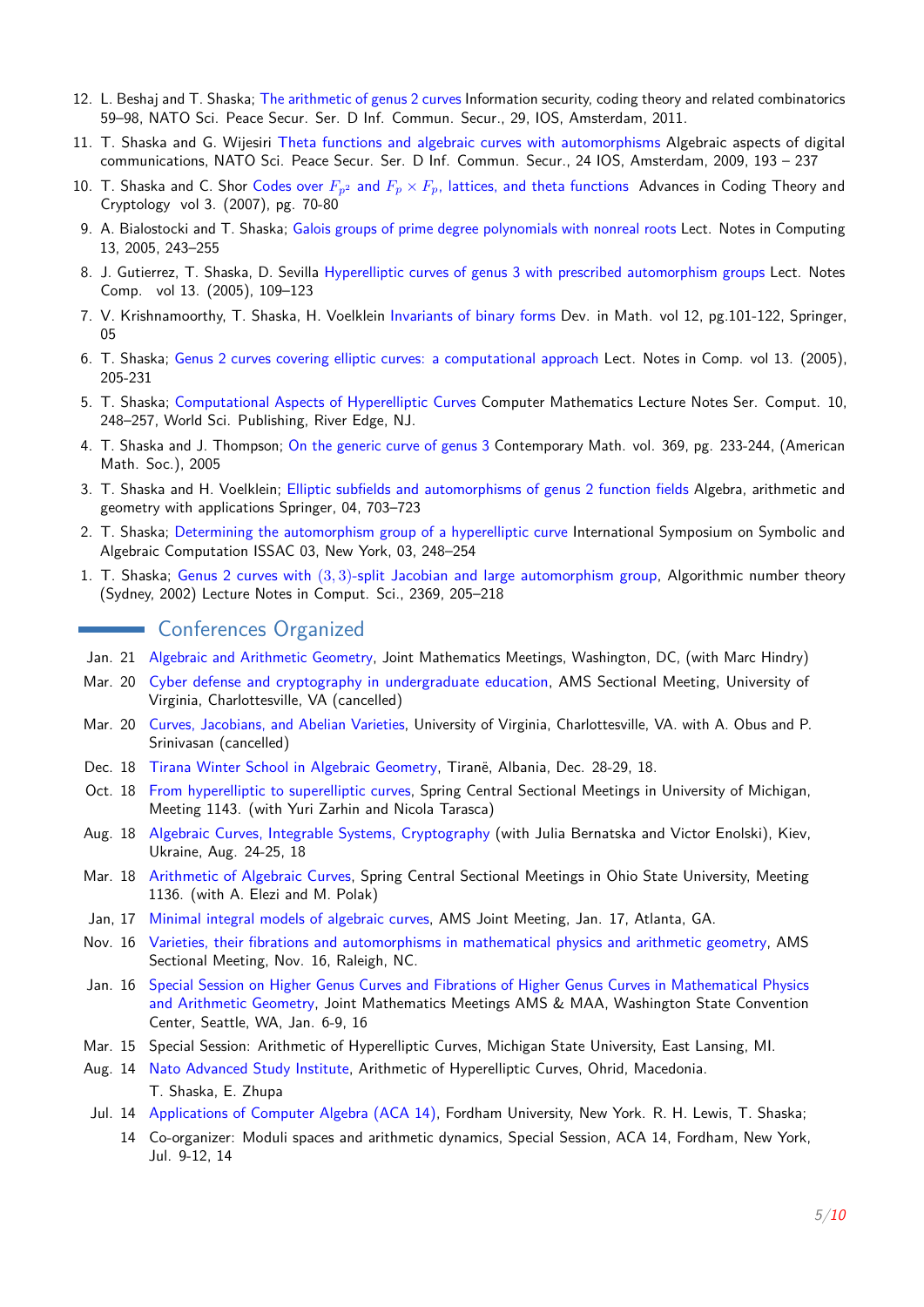- Jul. 13 [Arithmetic of algebraic curves,](https://sites.google.com/site/algcurves/conf/aca13) ACA 13, Malaga, Spain. (with J. M. Couveignes, N. Pagani)
- Jun. 12 MCAG 12: [Michigan Computational Algebraic Geometry 12,](https://sites.google.com/a/oakland.edu/algebra/home/conferences/michigan-computational-algebraic-geometry) Oakland University, Rochester, MI. Tony Shaska, Dan Erman, Charles Wampler
- Jun. 12 ECCAD 12: East Coast Computer Algebra Day, Oakland University, Rochester, MI. T. Shaska, D. Steffy
- Mar. 12 Special Session: Computational Algebraic Geometry, AMS Sectional Meeting, Tampa, FL. A. Elezi, T. Shaska;
- Jan. 11 Computational Algebraic and Analytic, Geometry for Low-Dimensional Varieties. AMS Annual Meeting, New Orleans (with M. Seppala, E. Volchek)
- Jun. 10 General Chair: Applications of Computer Algebra, ACA 10, Jun. 24-27, 10, University of Vlora, supported by Ministry of Science and Education, Albania.

T. Shaska, E. Ruci, E. Zhupa, J. Calmet, A. Akritas, M. Wester

- Jan. 09 Special Session: Computational Algebraic and Analytic Geometry for Low-Dimensional Varieties. AMS Annual Meeting, Washington DC. (with M. Seppala, E. Volchek)
- May 08 [Nato Advanced Study Institute,](https://sites.google.com/site/tshaska/home/upcoming-seminars/nato-advanced-study-institute) New challenges in digital communications, Vlora, Albania.
- May 07 [Conference in algebra, coding theory, and cryptography,](http://albmath.org/vlconf/07/index2.html) Vlora, Albania. A. Elezi, T. Shaska;
- Jul. 07 Applications of Computer Algebra, ACA 07, Oakland University, Rochester, MI.
- Jul. 07 Special session: [Coding theory and cryptography,](http://sage.math.washington.edu/home/wdj/aca07/) ACA 07, Rochester, MI. D. Joyner, T. Shaska, C. Shor
- Jul. 07 Special session: Computational algebraic geometry, ACA 07, Rochester, MI. A. Elezi, T. Shaska;
- Jan. 07 Special Session: Computational Algebraic and Analytic, Geometry for Low-Dimensional Varieties. AMS Annual Meeting, New Orleans

M. Seppala, E. Volchek, T. Shaska;

- Jun. 06 Special Session: Coding theory and cryptography, ACA 06, Varna, Bulgaria. S. Dodunekov, T. Shaska;
- May 05 Computational aspects of algebraic curves, University of Idaho, Moscow, Idaho, 05.
- Jan. 05 Special Session: Algorithmic Algebraic and Analytic Geometry, AMS Annual Meeting, Atlanta, GA. M. Seppala, E. Volchek, T. Shaska;
- Jul. 04 Special session: Computational aspects of algebraic curves, ACA 04, Beaumont, TX.
- Jul. 03 Special session: *[Computational aspects of algebraic curves](https://sites.google.com/site/tshaska/home/upcoming-seminars/aca-03)*, ACA 03, NC State, Raleigh, NC.
- Sep. 01 Progress in Galois Theory, John Thompson's 70th birthday H. Völklein, T. Shaska;

### **Selected talks**

- May 20 The arithmetic of weighted moduli spaces, NATO Advanced Study Institute: Recent trends in cryptology and cyber security, Kyiv, Ukraine
- Mar. 20 Computation on moduli spaces: an introduction to weighted moduli heights, AMS Section Meeting, Special Session on Moduli of Curves, Hilbert Schemes, and Tropical Geometry, Tufts University, Medford, MA.
- Mar. 20 The addition on Jacobian varieties from a geometric viewpoint, AMS Section Meeting, Special Session on Automorphisms of Riemann Surfaces, Subgroups of Mapping Class Groups and Related Topics, Tufts University, MA.
- Mar. 20 Educating the good citizen: an algebraic viewpoint, AMS Section Meeting, Special Session on Cyber defense and cryptography in undergraduate education, University of Virginia, Charlottesville, VA,
- Mar. 20 Weighted greatest common divisors and weighted heights, AMS Section Meeting, Special Session on Curves, Jacobians, and Abelian Varieties, University of Virginia, Charlottesville, VA.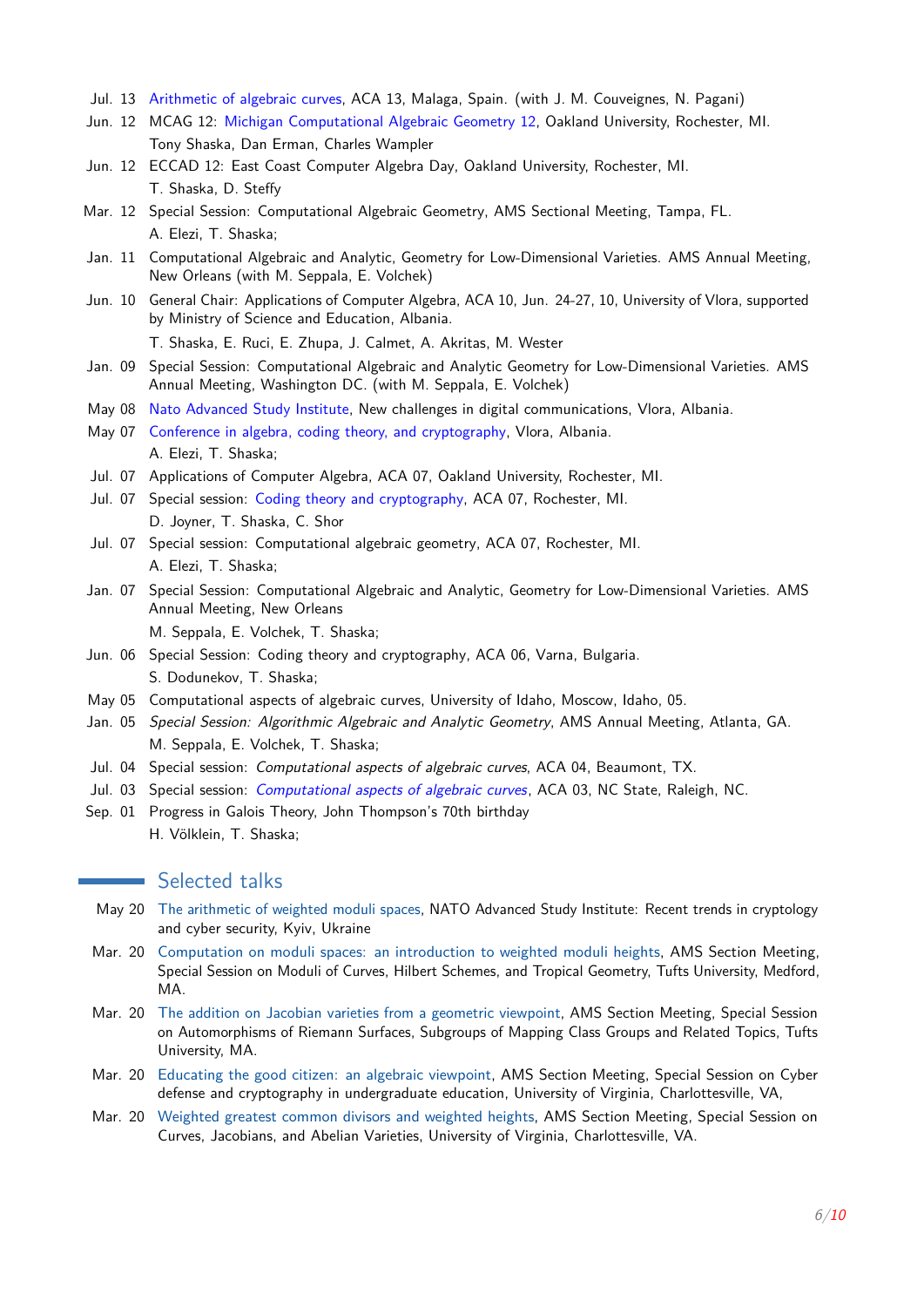- Dec. 19 Heights on weighted projective varieties, Department of Mathematics Colloquium, University of Sarajevo, Sarajevo, Bosnia and Herzegovina.
- Oct. 19 Addition on Jacobian varieties from a geometric viewpoint, National University of Greece, Athens, Greece.
- Apr. 19 Abelian varieties with complex multiplication, Explicit Methods for Abelian and Calabi-Yau varieties, Utah State University, Logan, UT.
- Apr. 19 Isogenies of 2-dimensional Jacobians, Mathematical Cryptology, Spring Eastern Sectional Meeting University of Connecticut Hartford, Hartford, CT
- Mar. 19 Curves, automorphisms, and their Jacobians, Algebra seminar, College of Charleston, Charleston, SC.
- Feb. 19 Superelliptic curves with complex multiplication, Special session: Automorphisms of curves, Santander, Spain.
- Nov. 18 Heights on weighted projective spaces, Algebra Seminar, Wayne State University, Detroit, MI.
- Oct. 18 Heights on weighted projective spaces, AMS Special Session: From hyperelliptic to superelliptic curves, Ann Arbor.
- Aug. 18 Abelian Varieties and Cryptography, Algebraic Curves, Integrable Systems, and Cryptography, National University of Kyiv-Mohyla Academy, Kiev, Ukraine
- Apr. 18 The group law for the Jacobi variety of a hyperelliptic curves, Utah State, Logan, Utah
- Apr. 18 Riemann surfaces with extra automorphisms and endomorphism rings of their Jacobians, Special Session on Automorphisms of Riemann Surfaces and Related Topics, AMS Sectional Meeting in Portland, OR. Apr. 14-15, 18.
- Mar. 18 Isogenies of Abelian varieties, Algebraic curves and their applications, AMS Sectional Meeting in Columbus, OH.
- Sep. 17 From hyperelliptic to superelliptic curves, Algebraic curves and their applications, AMS Sectional Meeting in Orlando, FL. Sep. 22-23, 17.
- Apr. 17 From hyperelliptic to superelliptic curves, Department of Mathematics, US Naval Academy, Apr. 22, 17.
- Jan. 17 A pair of universal curves of genus 2, AMS Joint Meeting in Atlanta, GA. Jan., 4-7, 17.
- Oct. 15 Theta functions and symmetric weight enumerators for codes over imaginary quadratic fields, AMS Special Session on Coding Theory and Its Applications, Chicago, Oct. 3-4, 15
- Oct. 15 Julia quadratic of superelliptic Riemann surfaces, AMS Special Session on Riemann surfaces and their automorphisms, Chicago, Oct. 3-4, 15
- Jun. 15 Integral minimal models for binary forms, Mathematics Colloquium, University of Florida, Gainesville.
- Mar. 15 Binary forms of minimal height, AMS Sectional Meeting, East Lansing
- Jul. 14 Heights on algebraic curves, NATO ASI, Ohrid, 15
- Jul. 14 Minimal models for curves over their minimal field of definition, ACA 14, New York.
- Jul. 14 Genus 3 hyperelliptic curves with (2, 4, 4) split Jacobians, ACA 14, New York.
- Mar. 14 Minimal equations of curves over their minimal field of definition, Southeastern Spring Sectional Meeting University of Tennessee, Knoxville, Meeting #1097
- Jun. 13 Decomposition of Jacobians of superelliptic curves, Riemann and Klein Surfaces, Symmetries and Moduli Spaces, Linkoping, Sweden
- Apr. 13 Automorphisms of curves and their Jacobians, AMS Special Session on on Computational Advances on Special Functions and Tropical Geometry, Iowa State University
- May 13 Stratifications on moduli spaces of curves and superelliptic loci, MCAG 13, Western Michigan University
- Mar. 13 Genus 3 hyperelliptic curves with split Jacobians and many rational points, Mathematics Colloquium, Georgia Southern University
- Nov. 12 Some remarks on binary octavics, Mathematics Colloquium, Michigan Tech. University
- Nov. 12 Some remarks on binary octavics, Mathematics Colloquium, Cleveland State University
- Oct. 12 An introduction to the invariant theory of binary forms, Mathematics Colloquium, Duquesne University
- Jun. 12 A historical view of theta functions (plenary talk), Conference on Applications of Algebra, Yildiz University, Istanbul, Turkey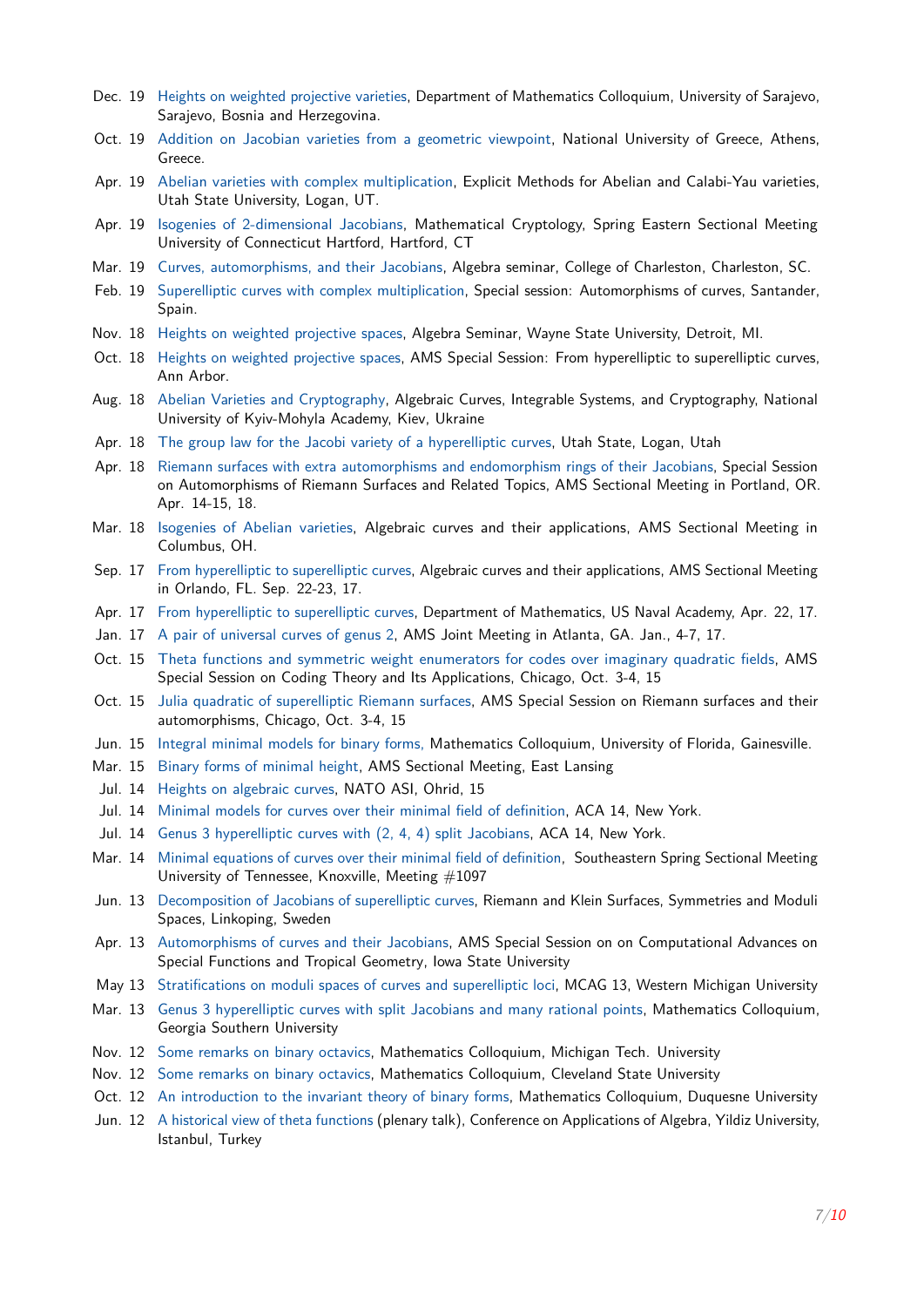- Mar. 12 Thetanulls of algebraic curves and some applications, AMS Special session on Computational Algebraic Geometry, Tampa, Florida
- Jan 12 Interesting families of algebraic curves, Joint AMS Meeting, Special Session on Mathematics of Computation, Boston
- Jan. 12 Half-integer theta-nulls of superelliptic curves, AMS Sectional Meeting: Special Session on Computational and Algorithmic Algebraic Geometry, Salt Lake City
- Oct. 11 Theta Functions of algebraic curves, Special Session on theta functions, SIAM National Conference, Raleigh
- Jul. 11 Computational aspects of low genus curves, Laurier Centennial Conference: AMMCS-11, Waterloo
- May 11 Theta-nulls of algebraic curves, 10th Panhellenic Geometry Conference, Patras, Greece
- Nov. 10 Hybrid Methodologies for Symbolic-Numeric Computation, MSRI, Berkeley
- Oct. 09 Automorphism groups of superelliptic curves, Workshop on Mathematical Cryptology, University of Cantabria, Spain
- Mar. 08 Theta functions in coding theory, Mathematics Colloquium, University of Delaware
- Oct. 07 Genus 2 curves covering elliptic curves, Mathematics Colloquium, Simon Fraser University, Vancouver
- Oct. 07 Equations of curves with automorphisms, AMS Sectional Meeting, Special Session on Numerical and Symbolic Techniques in Algebraic Geometry and Its Applications, DePaul University
- Sep. 07 Remarks on some old problems of algebraic geometry, Mathematics Colloquium, Michigan Tech.
- May 07 A historical view of theta functions, Mathematics Colloquium, Lublin, Poland
- Aug. 06 Codes over rings of size four, lattices, and their theta functions, Mathematics Colloquium, Lublin, Poland
- Oct. 06 Some open problems in computational geometry, Mathematics Colloquium, University of Michigan-Dearborn
- May 06 Theta functions and automorphism groups of curves, Galoistheorie Kolloquium, Institut für Experimentelle Mathematik (IEM), Essen, Germany
- Jun. 06 Theta functions and application to coding theory, (ACA 06), Varna, Bulgaria
- Apr. 05 Hyperelliptic curves with reduced automorphism group *A*5, AMS Western section, Santa Barbara
- Jan. 05 Genus 2 curves that admit a degree 5 map to an elliptic curve, Joint AMS meeting, Atlanta
- Dec. 04 Genus 2 curves with (5, 5) split Jacobian, Institute for Experimental Mathematics, Essen, Germany
- Jul.. 04 Field of moduli of curves, a computational approach, Workshop Computational Arithmetic Geometry, PIMS Simon Fraiser University, Vancouver
- Oct. 03 Genus 2 curves with degree 5 elliptic subcovers, 991-14-21 AMS, Southeastern Section Meeting, Chapel Hill
- Aug. 03 Determining the automorphism group of algebraic curves, ISSAC 03, Drexler University, Philadelphia
- Jul. 03 Computational aspects of hyperelliptic curves, ACA 03, Raleigh, NC
- Jun. 03 The monodromy group of a generic curve covering  $\mathbb{P}^1$ , Joint International Meeting of AMS and RSME, Seville, Spain
- Jun. 03 Computational aspects of hyperelliptic curves, University of Cantabria, Santander, Spain
- Oct. 03 Loci of hyperelliptic curves with prescribed group action, Computational Aspects of Algebraic Curves, and Cryptography, Gainesville
- Jan. 03 Hyperelliptic curves with non-hyperelliptic involutions 983-14-115 AMS, JMN, Baltimore
- Sep. 02 Hyperelliptic curves with extra automorphisms, Galois Theory Conference, John Thompson's 70th birthday, University of Florida, Gainesville
- Sep. 02 Field of definition and field of moduli of hyperelliptic curves, University of Florida Colloquium, Gainesville, Florida
- Dec. 02 Computational aspects of algebraic geometry, Algebra seminar, UC Irvine, Irvine, CA
- Jul. 02 Genus 2 curves with (3,3)-split Jacobian and large automorphism group, ANTS V, International Symposium in Algorithmic Number Theory, Sydney, Australia
- Nov. 01 Automorphisms and elliptic subfields of genus 2 fields (with H. Völklein), 972-14-47 AMS, Southwestern Conference, Groups and Covering Spaces in Algebraic Geometry, Irvine, CA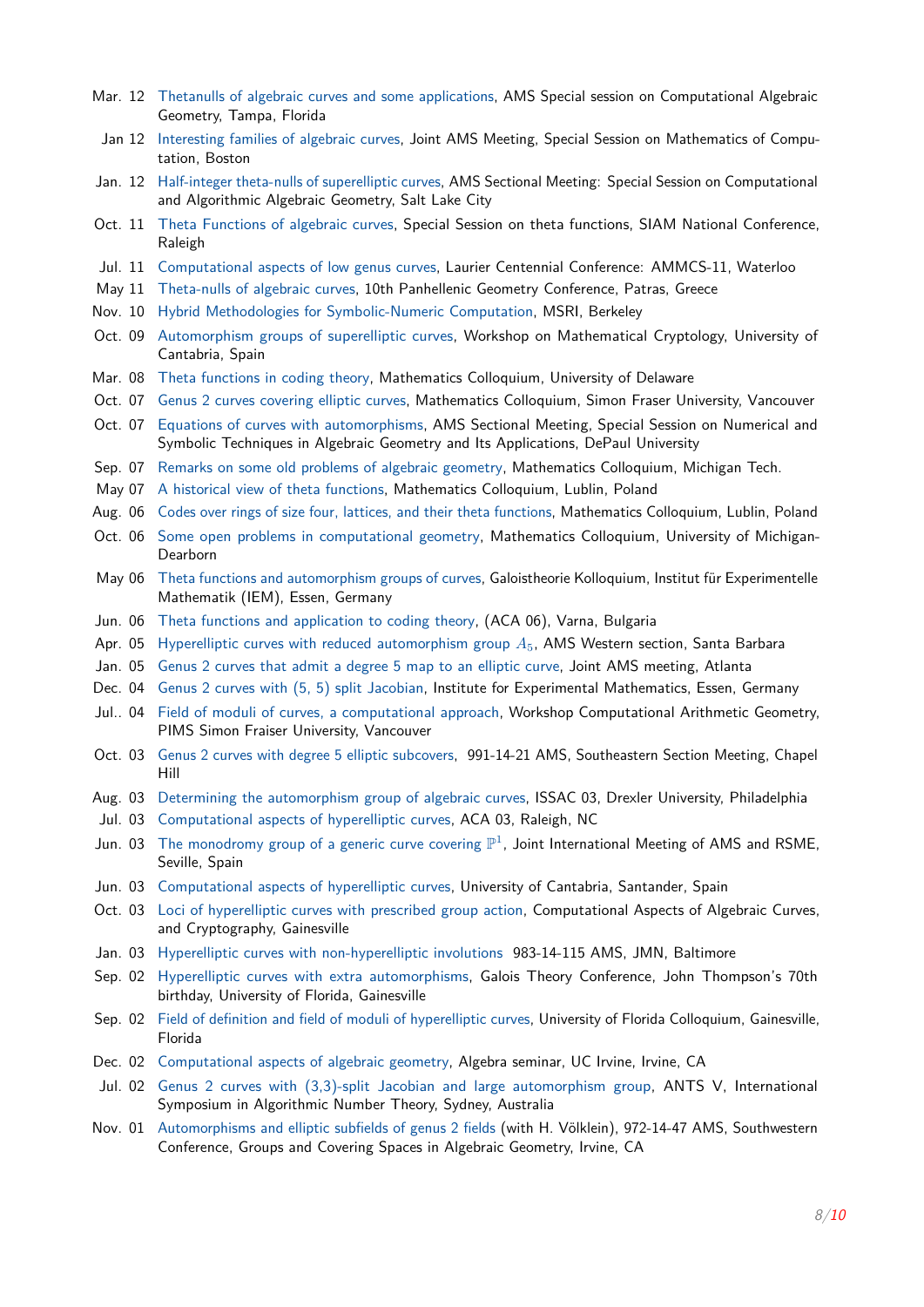- Sep. 01 The automorphism group of a Riemann surface, University of Florida Colloquium, Gainesville, Florida
- Jun. 01 Elliptic subfields and automorphisms of genus 2 curves, University of Erlangen, Germany
- May 01 Computing the locus of genus 2 fields with degree 2 or 3 elliptic subfields, Institute for Experimental Mathematics, Essen, Germany
- May 01 Some Computational Aspects of Genus 2 Curves, Number Theory Conference, University of Illinois, Urbana-Champaign, IL
- Dec. 00 Genus 2 curves covering elliptic curves, Workshop on Arithmetic Geometry, MSRI, Berkeley, CA
- Jun. 00 Modular curves and Hurwitz spaces, Conference on Topological Groups, TU-München, Germany
- Mar. 00 Curves of genus two with (n,n)-decomposable Jacobians, AG Gruppentheorie, Erlangen, Germany
- May 99 Explicit equation of certain Hurwitz spaces, University of Heidelberg, Germany

# **Ph.D.** students

- 2011-16 **L. Beshaj**, Ph.D. Mathematics, Oakland University. Thesis: Integral binary forms with minimal height Position: Assistant Professor, Army Cyber Institute, West Point Military Academy
- 2005-09 **R. Sanjeeva**, Ph.D. Mathematics, Oakland University. Thesis: Automorphism Groups of Cyclic Algebraic Curves Position: Chair, Department of Mathematics, University of Sri Jayewardenepura, Sri Lanka
- 2005-08 **G. Wijesiri**, Ph.D. Mathematics, Oakland University. Thesis: Theta Functions of Algebraic Curves with Automorphisms Position: Tenured, University of Kelania, Sri Lanka

### **Teaching**

### Oakland University

MTH 1554: Calculus I MTH 1555: Calculus II MTH 4554: Calculus III MTH 2663: Discrete Mathematics MTH 2775: Linear Algebra MTH 3002: Logic and Proofs MTH 4662: Geometry MTH 4775-4776: Algebra I, II MTH 5771-5772: Graduate Algebra I-II MTH 5777: Computational Algebra MTH 6770: Commutative Algebra MTH 6771: Algebraic Number Theory MTH 6772: Algebraic Geometry APM 6773: Coding Theory APM 5881: Theory of Computation APM 5005: Algebraic geometry methods in engineering APM 5005: Topics in Cryptology APM 5663: Graph Theory and Combinatorial Math University of Idaho

Linear Algebra, Introduction to Cryptography Abstract Algebra, Galois Theory, Group Theory Computer Security and Cryptography

### UC Irvine

Calculus I, II, III Infinite Series and Complex Numbers,